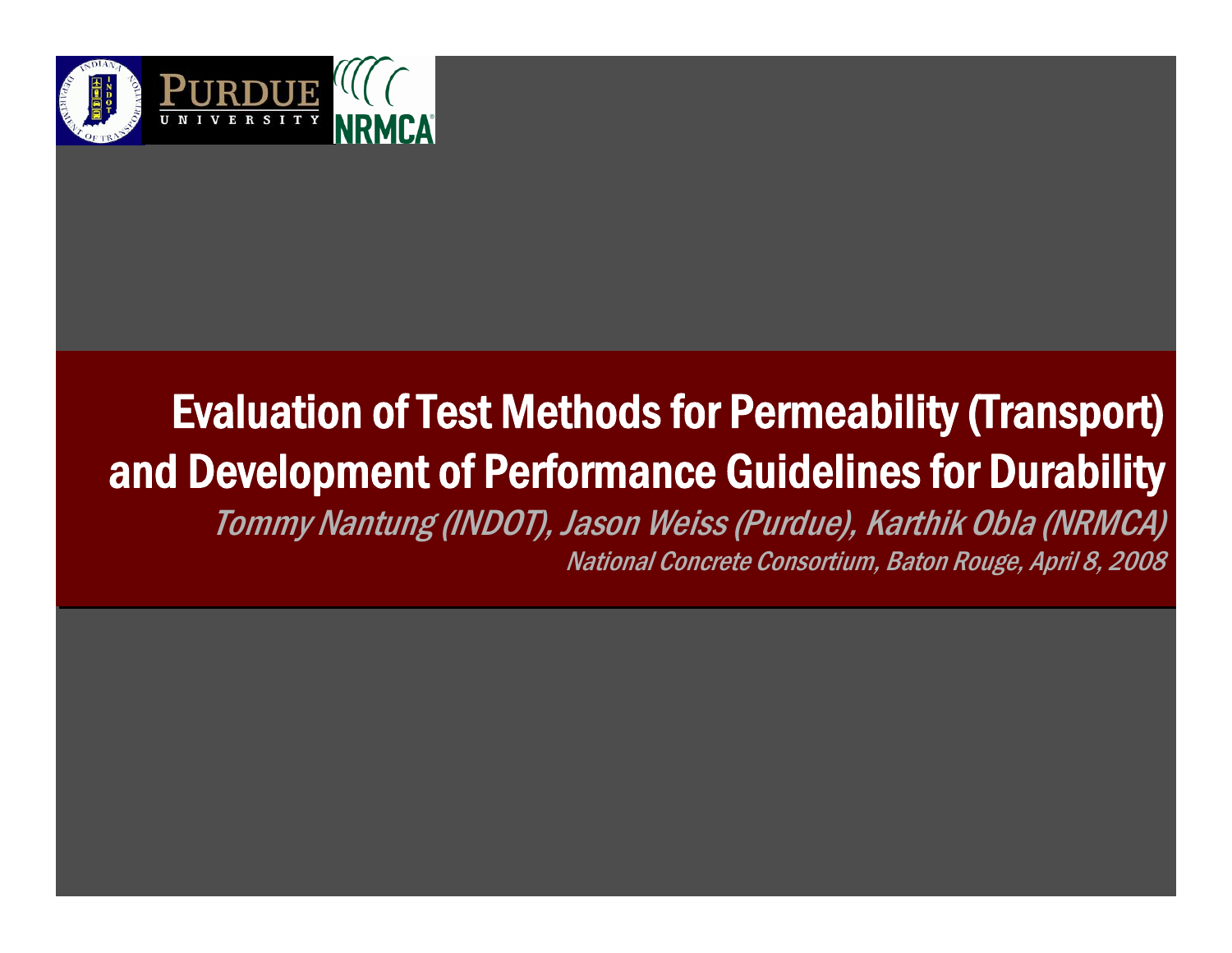

# **Motivation for the Study**

- Concrete specified and placed prescriptive specifications
- Shift from prescriptive specifications to end result or performance based specifications.

#### PRS

 Slowed by a lack of testing procedures, especially relate to transport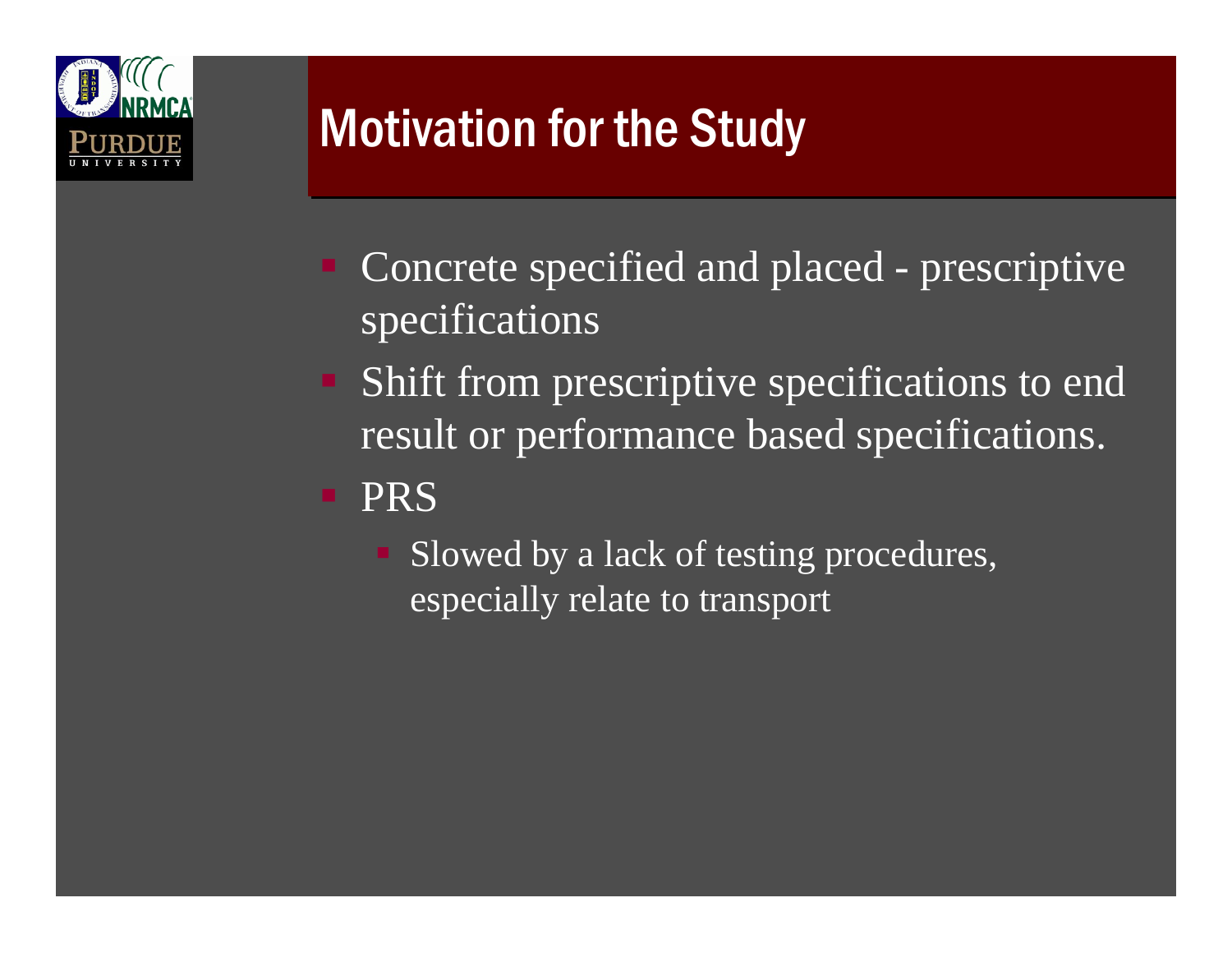

# **Motivation for the Study**

- Prescriptive specification
	- $\blacksquare$  w/cm = 0.40
	- Cover (1.5 to 2.5 in.), chloride ion limits
	- 20% fly ash, 30% slag etc.
	- $\blacksquare$  705 lb/yd<sup>3</sup>
	- Corrosion inhibitor
- Replace prescription with performance requirement for corrosion resistance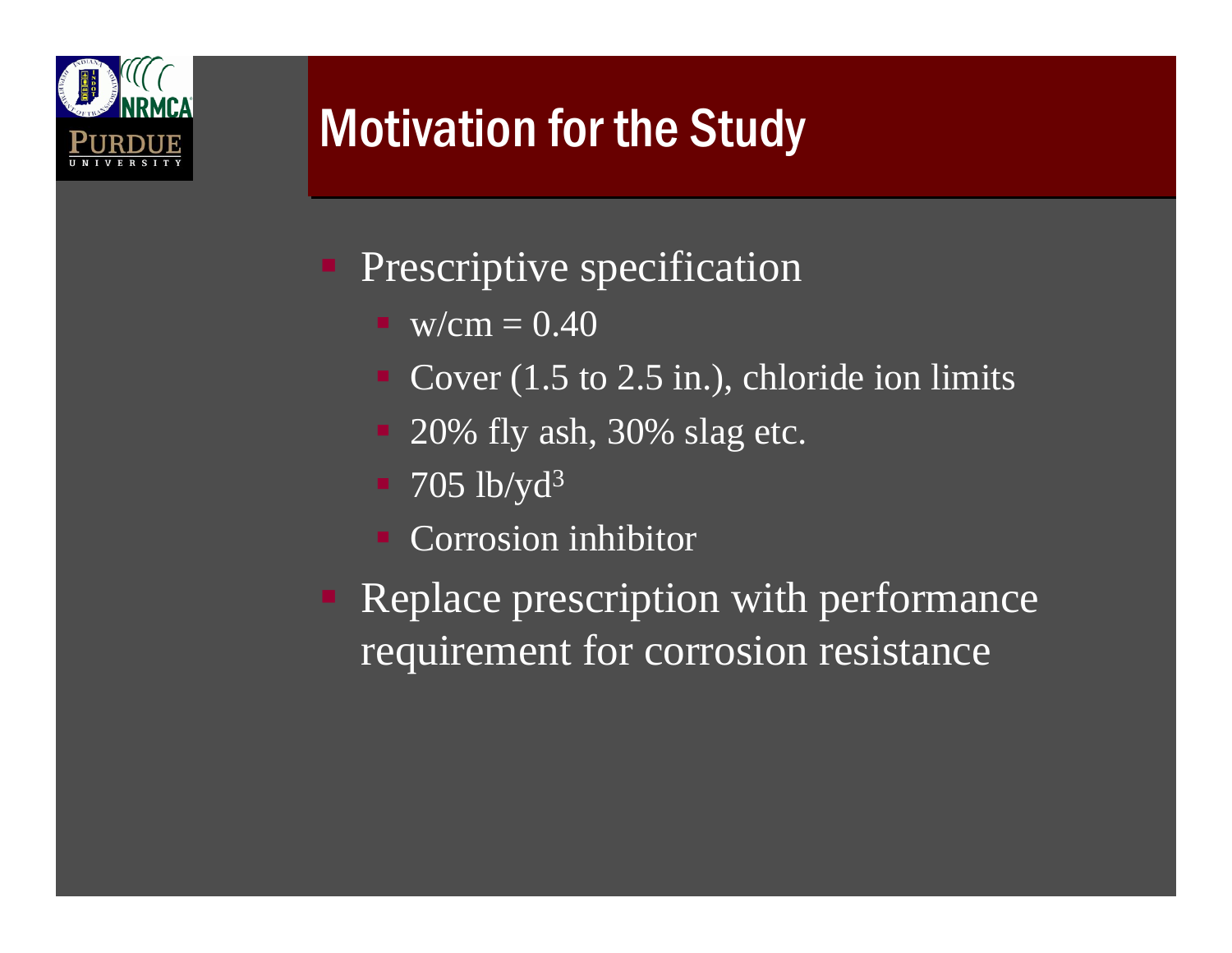

# The Link Between Durability and The Link Between Durability and Transport Transport

- Each potential durability issue can be related in part to water penetration
	- **Figure-thaw, chloride penetration and corrosion,** alkali aggregate attack, and sulfate attack.
- To specify more durable concrete, tests are needed:
	- Qualify the resistance of the concrete to water (or aggressive fluid) penetration.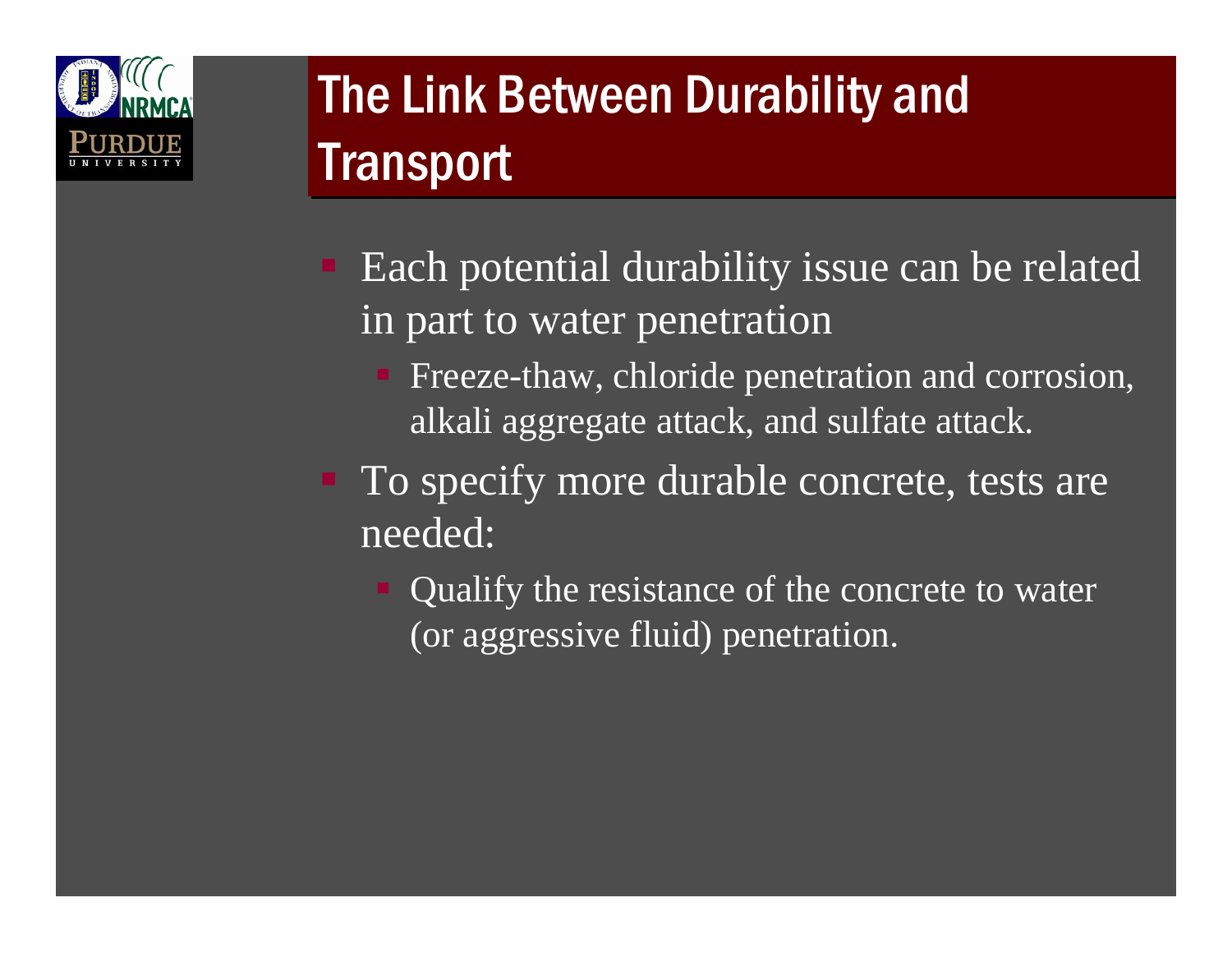

# **Project Objectives**

#### Develop test procedure(s)

- Directly evaluates the transport properties of concrete and relates these to anticipated performance with the use of exposure conditions
- Evaluate existing transport test procedures
- Develop new, or improve test procedures
- Correlate transport properties and existing 'durability' tests.

#### Develop guidelines to relate

**Permeability, exposure conditions, and field** performance for use in specifications and quality control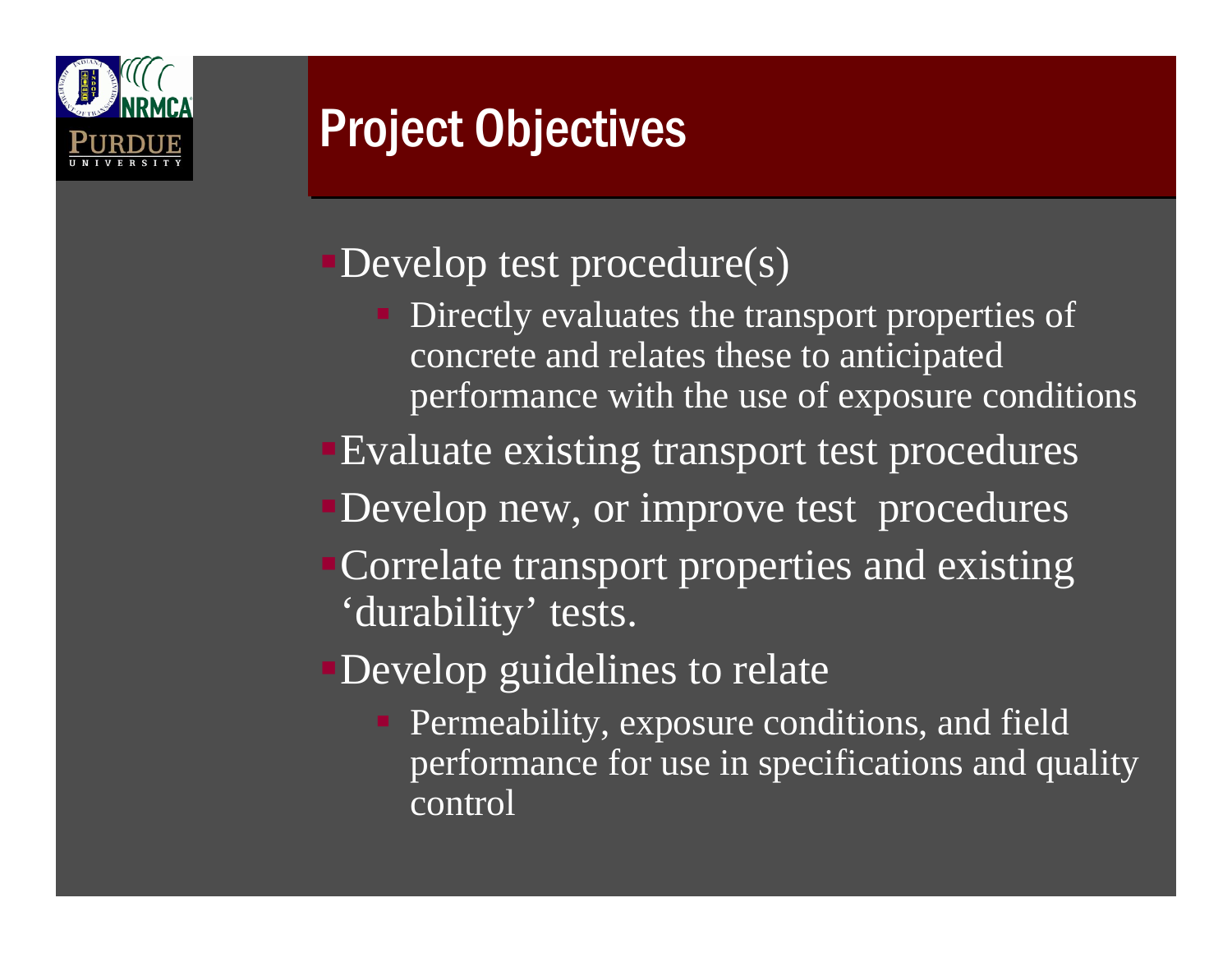

## **Project Scope**

- Phase I
	- **Literature Review of Concrete Permeability (Transport)** Test Procedures and Models that Link Tests with Performance
- Phase II
	- Evaluate Promising Concrete Permeability (Transport) Tests and Recommend Procedures for Further Use
- Phase III
	- Develop New or Improve Existing Permeability (Transport) Testing Procedures.
	- Develop Protocols to Use these Tests, Evaluate the Precision and Bias of these Tests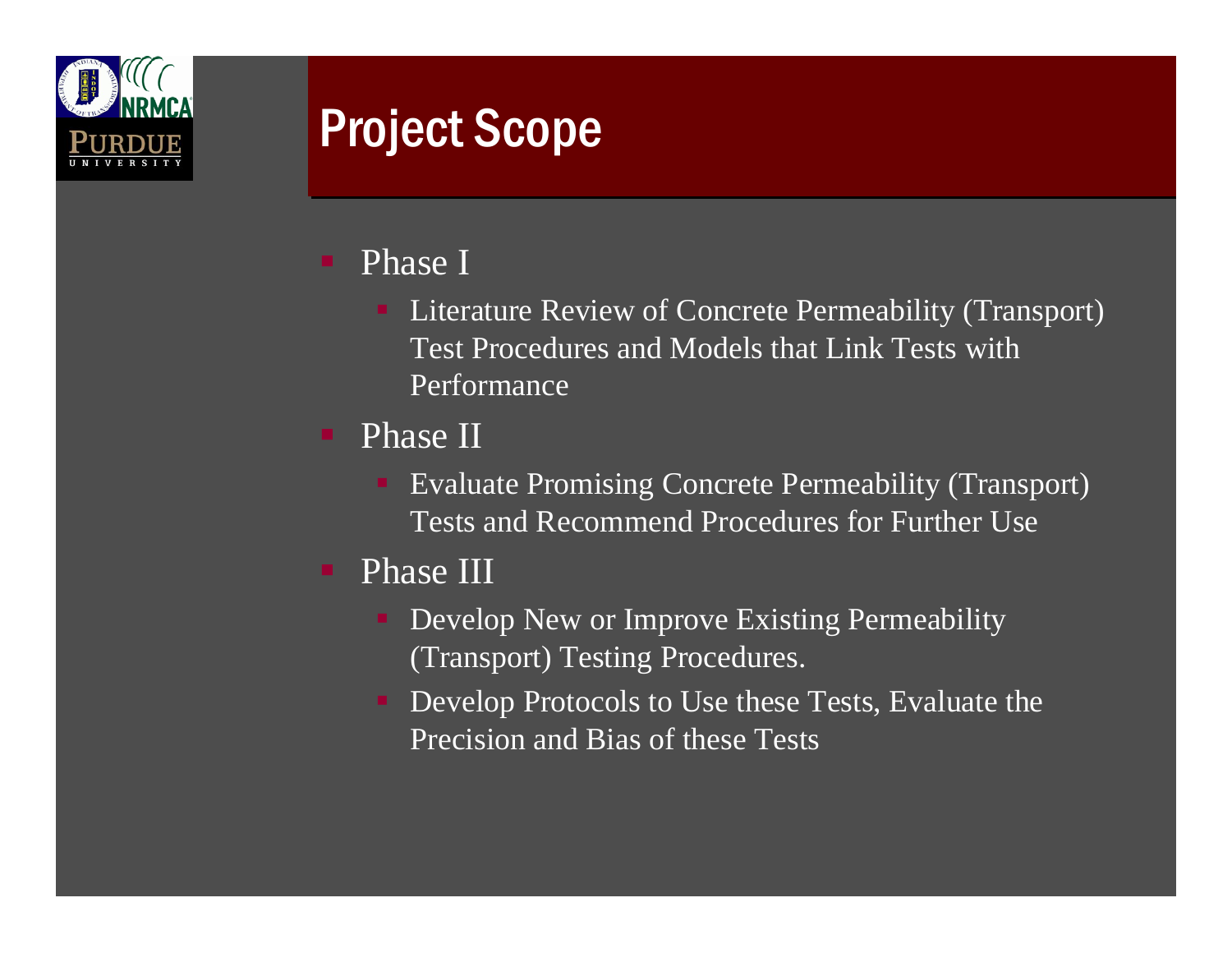

## **Project Scope**

#### Phase IV

- Correlate Permeability (Transport) Tests with Laboratory Tests that Evaluate Durability
- Phase V
	- **Develop Performance Criteria Guidelines that** Relate Permeability (Transport) Tests with Exposure Conditions and Performance
- Phase VI
	- **Preparation of Technology Transfer and** Educational Materials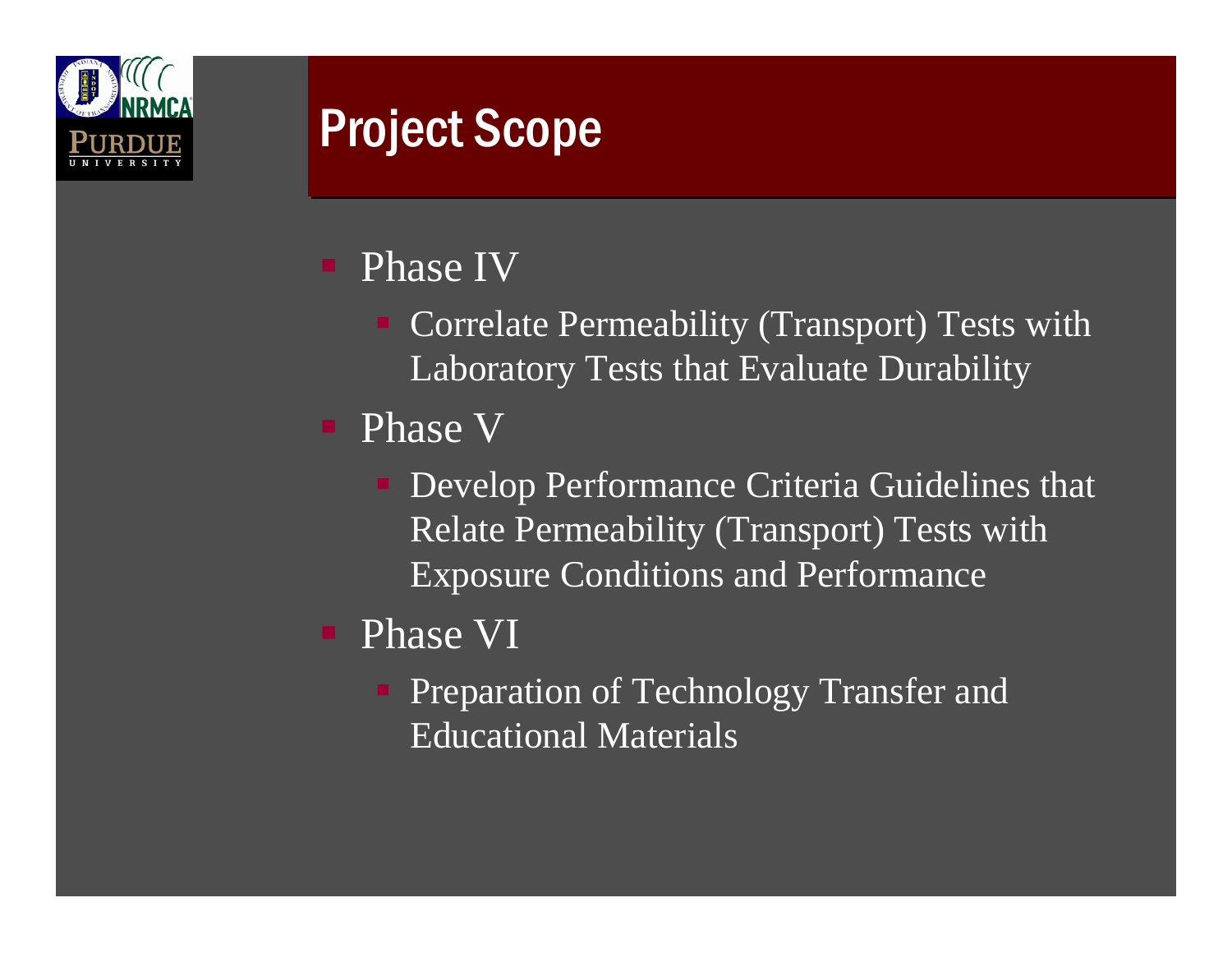

# **Example of Proposed Performance Tests**

- Rapid Index Tests
	- $\blacksquare$  RCP (ASTM C 1202)
	- RMT (AASHTO TP 64)
	- Sorptivity (ASTM C 1585)
	- Gas Permeability (RILEM-CEMBUREAU)
- Science-based Tests
	- Chloride Diffusion (ASTM C 1556)
	- Modified Chloride Diffusion (ASTM C 1556)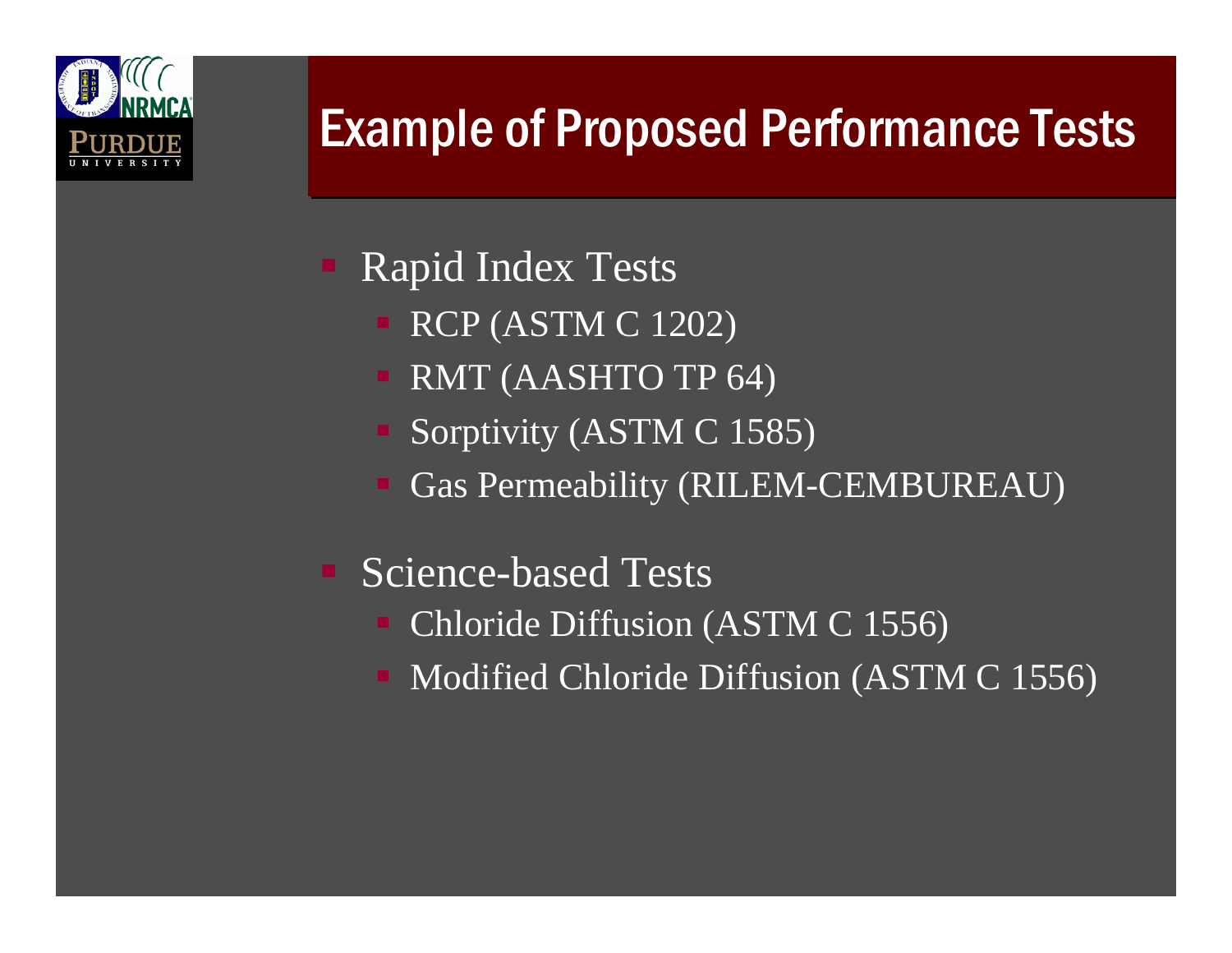

# General Modeling Approach General Modeling Approach

For the main characteristics investigated in this work the following approach was used for modeling



•Chloride Permeability and Corrosion •Freeze Thaw Durability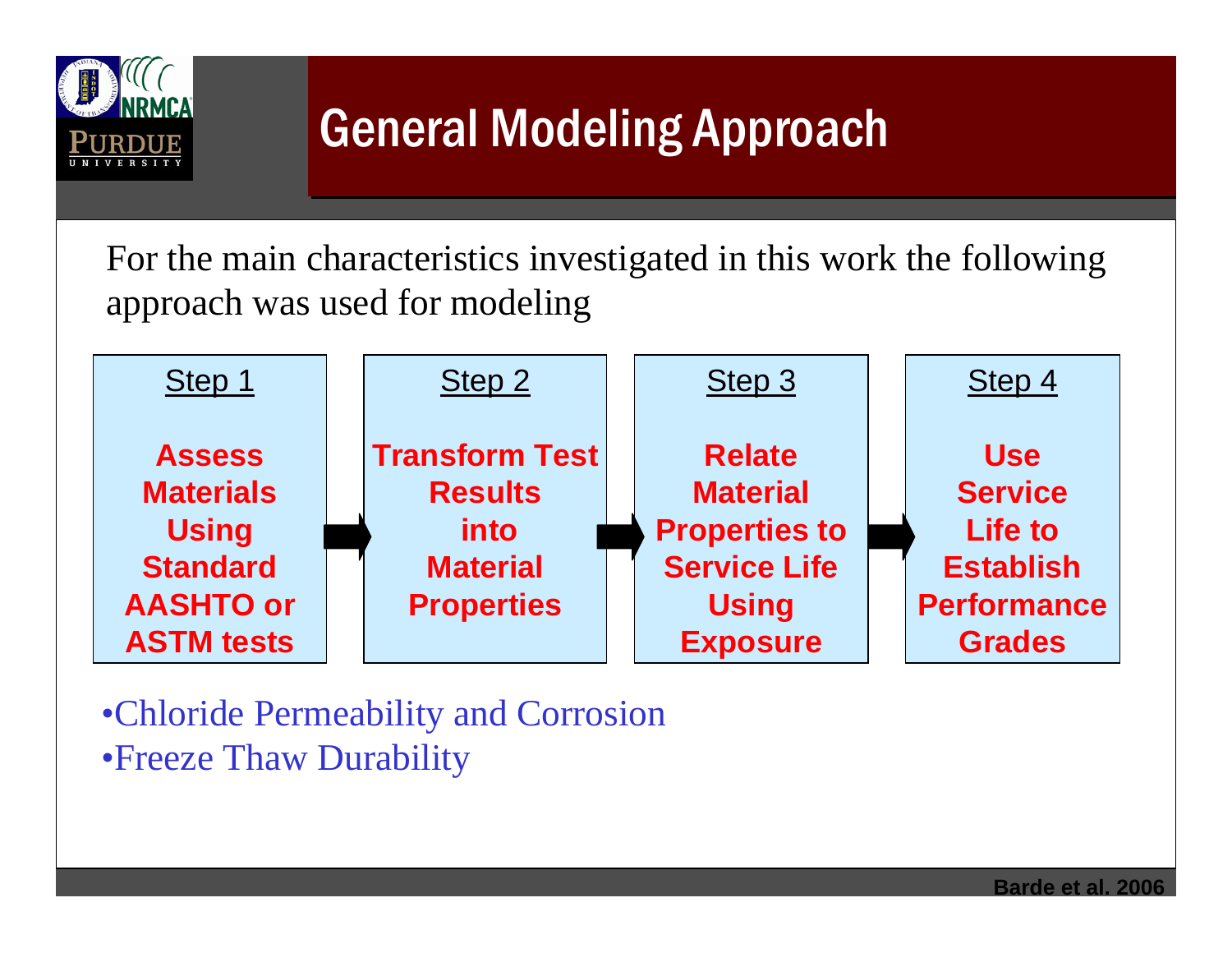

# Corrosion Model Approach Corrosion Model Approach



**Barde et al. 2006**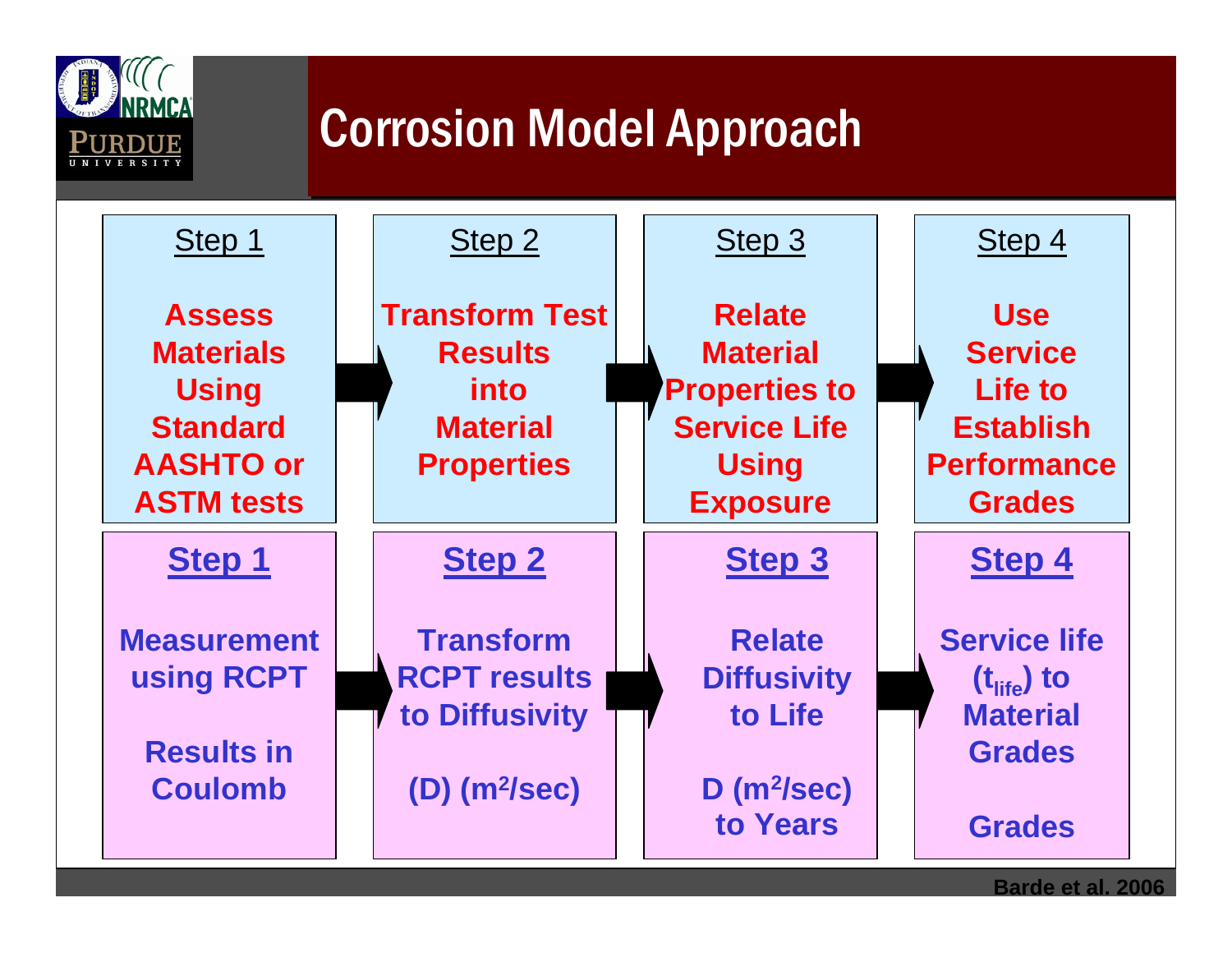

### Performance Grades – Example

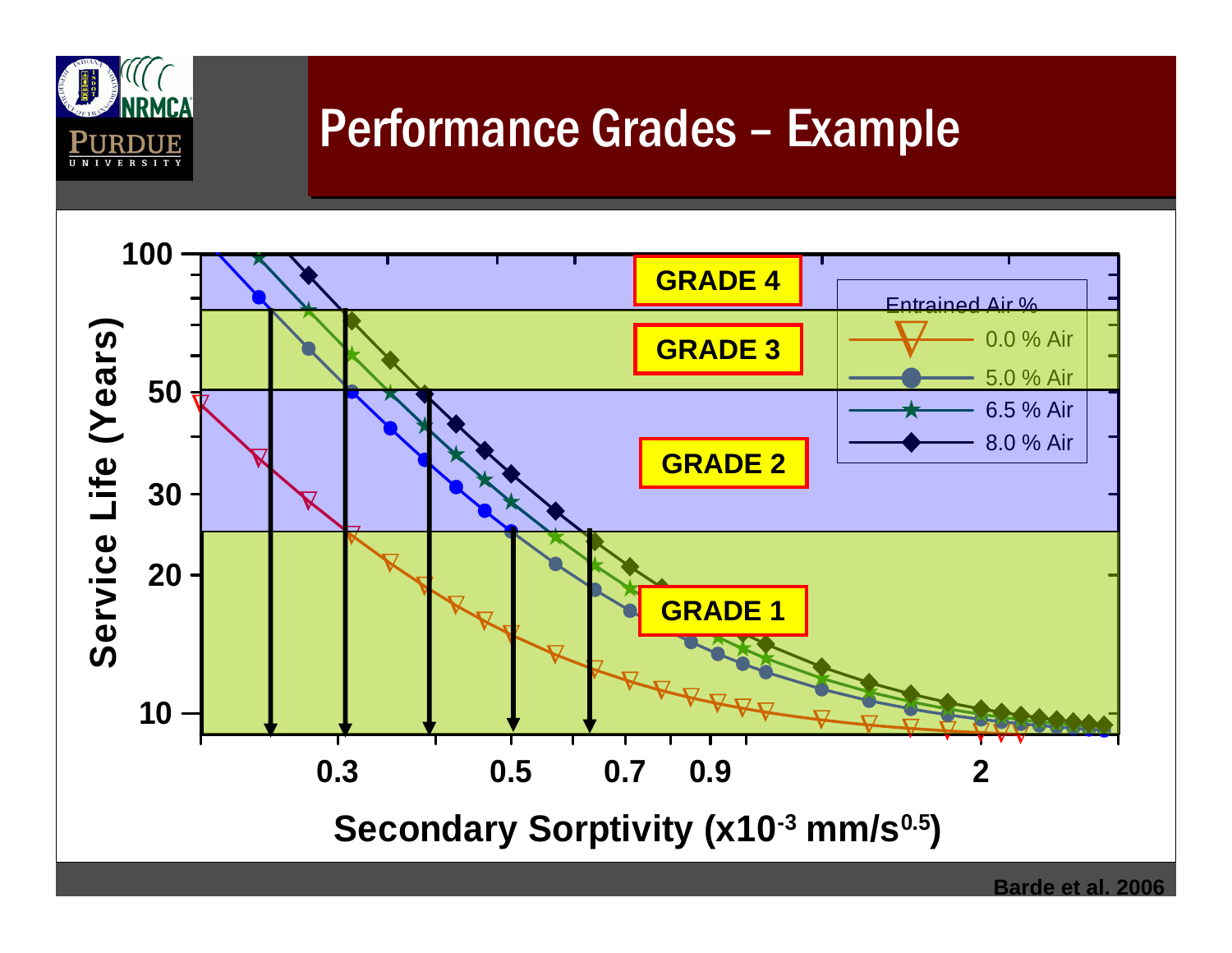

## **Recent Development**

- ASTM C1202, *Standard Test Method for Electrical Indication of Concrete's Ability to Resist Chloride Ion Penetration*
- ASTM C1556, *Standard Test Method for Determining the Apparent Chloride Diffusion Coefficient of Cementitious Materials by Bulk Diffusion*
- Challenge
	- Can the RCPT results  $(< 90 \text{ days})$  rank mixtures in the same order as the chloride diffusion test?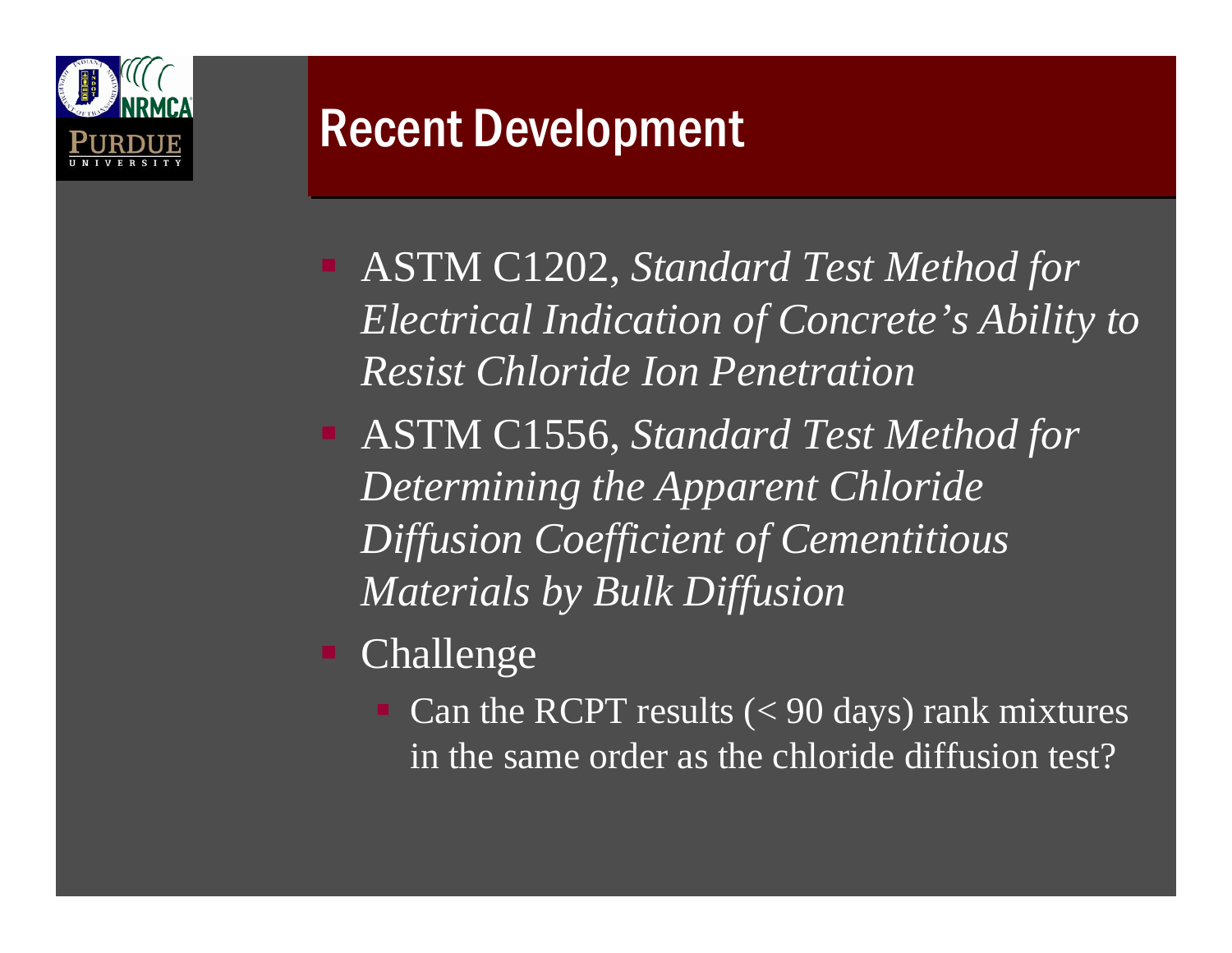

## **Recent Development**

- **Scenario** 1
	- Low pore solution conductivity
	- Open pore structure
	- Low RCPT result and high chloride diffusion coefficient
- Scenario 2
	- Very high pore solution conductivity
	- **Tight pore structure**
	- High RCPT result and low chloride diffusion coefficient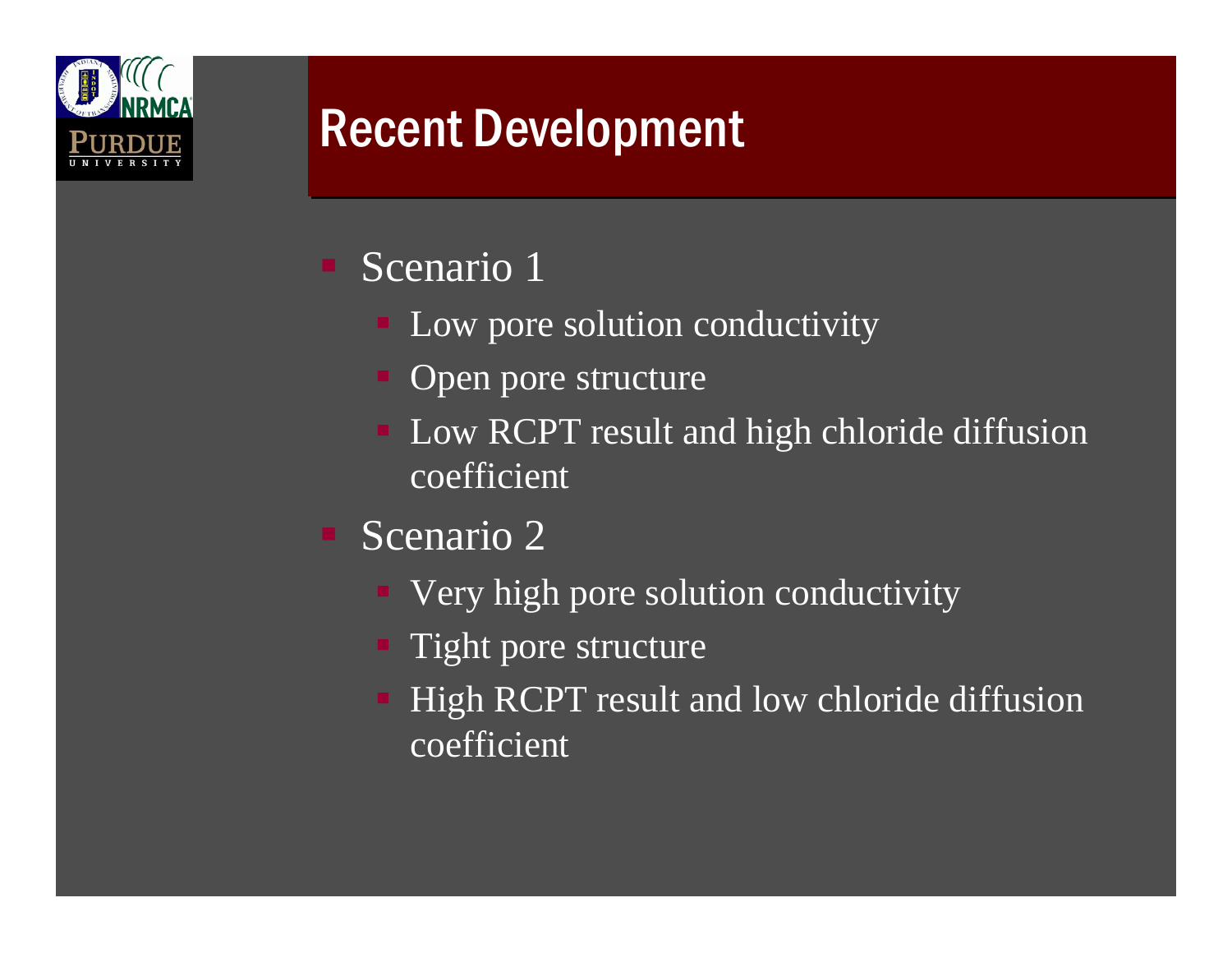

## **Recent Development**

#### Hypothesis

- **Accept mixtures with high chloride ion diffusion** coefficients and low pore solution conductivities
- Reject mixtures with low chloride ion diffusion and high pore solution conductivities
- The conductivity of the pore solution has no influence on chloride ion transport measured with ASTM C 1556
- Specifying concrete mixtures with low RCPT values are not a sound approach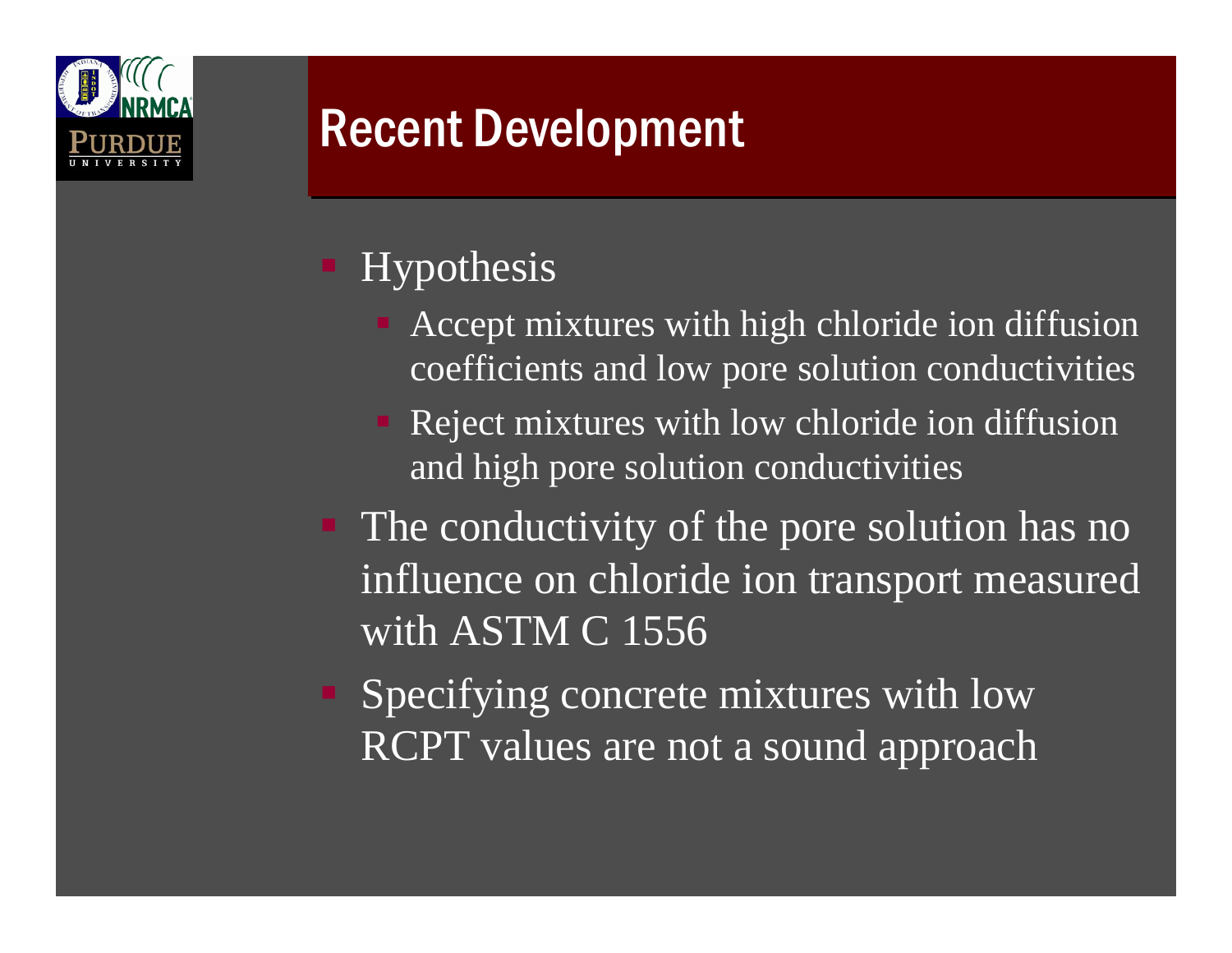



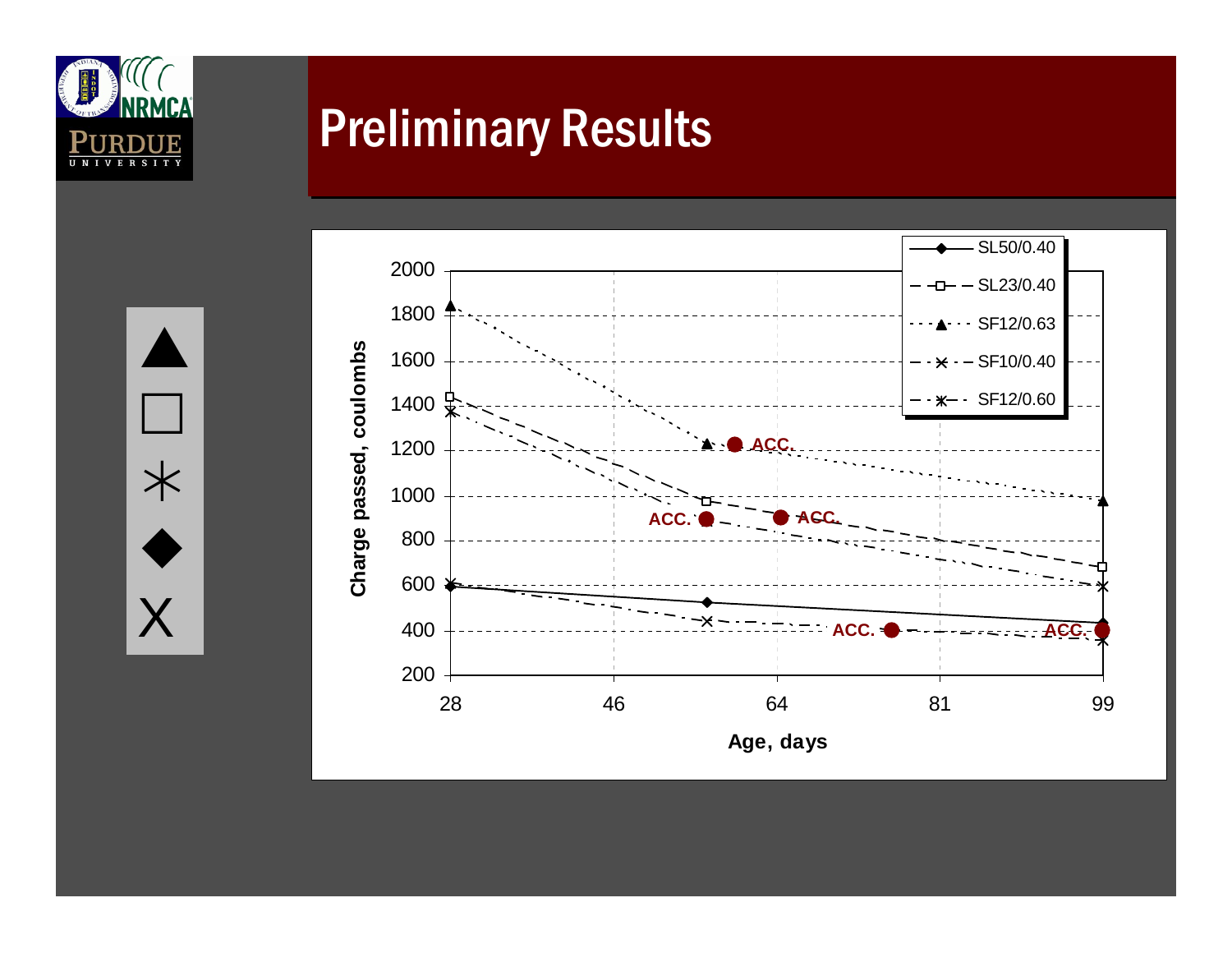

¼

 $\blacktriangle$ 

 $\mathbb{R}^n$ 

 ${\sf X}$ 

 $\blacklozenge$ 

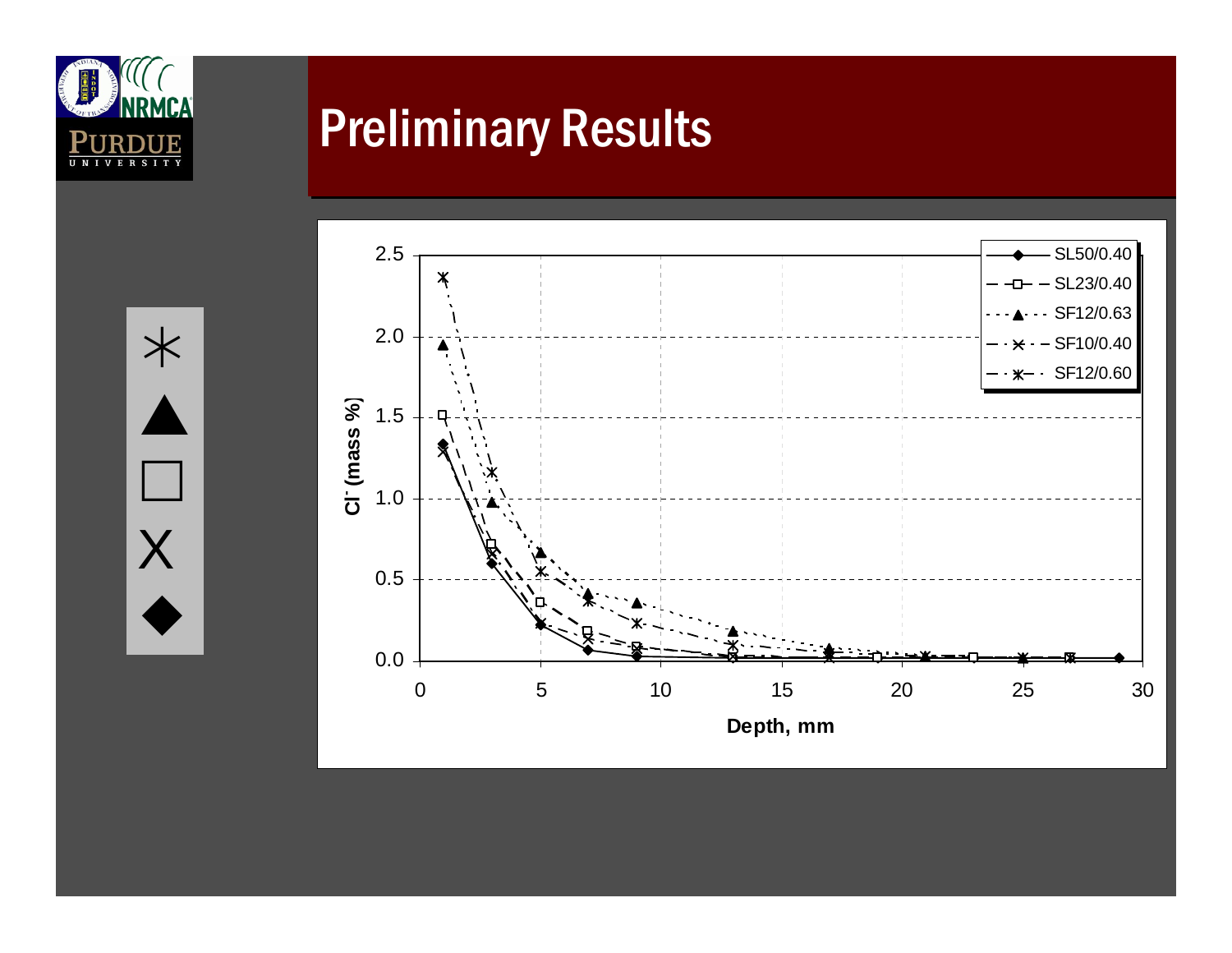

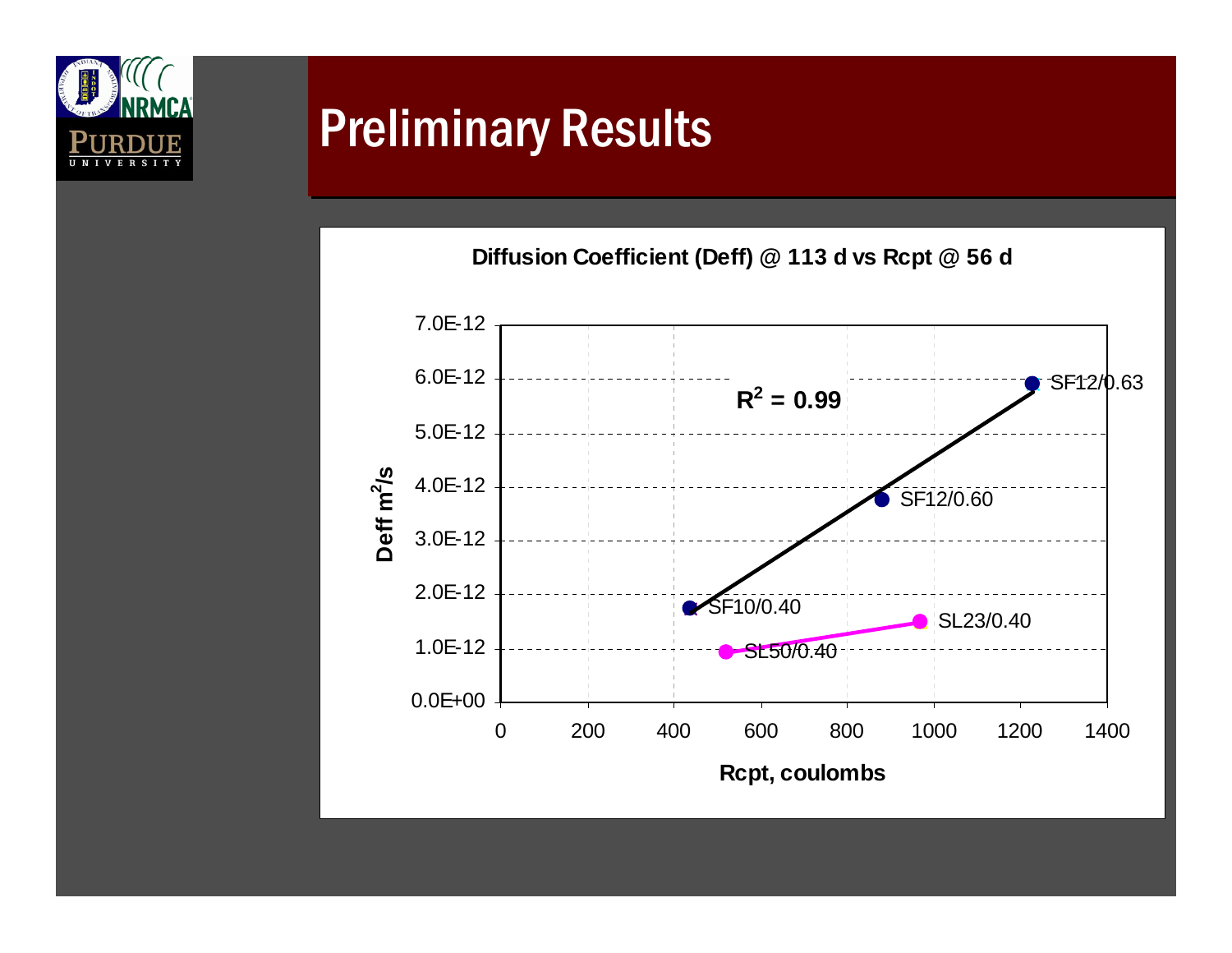

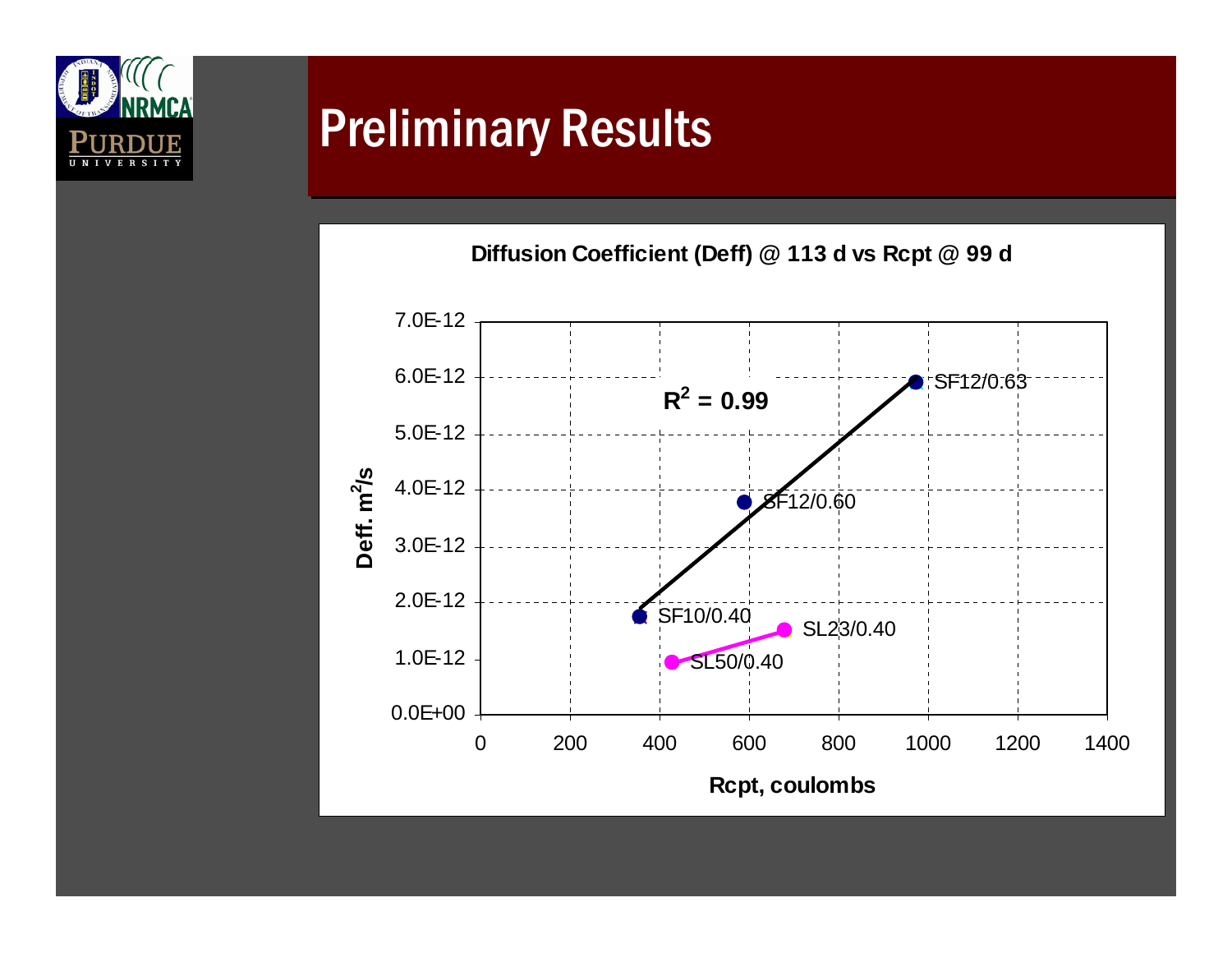

# Preliminary Conclusions Preliminary Conclusions

- Mixture with "very low" (975 Coulombs) chloride ion penetrability (ASTM C 1202) has a high chloride ion diffusion coefficient  $($ SF12/0.63)
- Mixtures with "higher" chloride ion penetrability (ASTM C 1202) has a lower chloride diffusion (SL23/0.40 vs SF12/0.60)
- The RCPT does not rank mixtures in the same order as the chloride ion diffusion.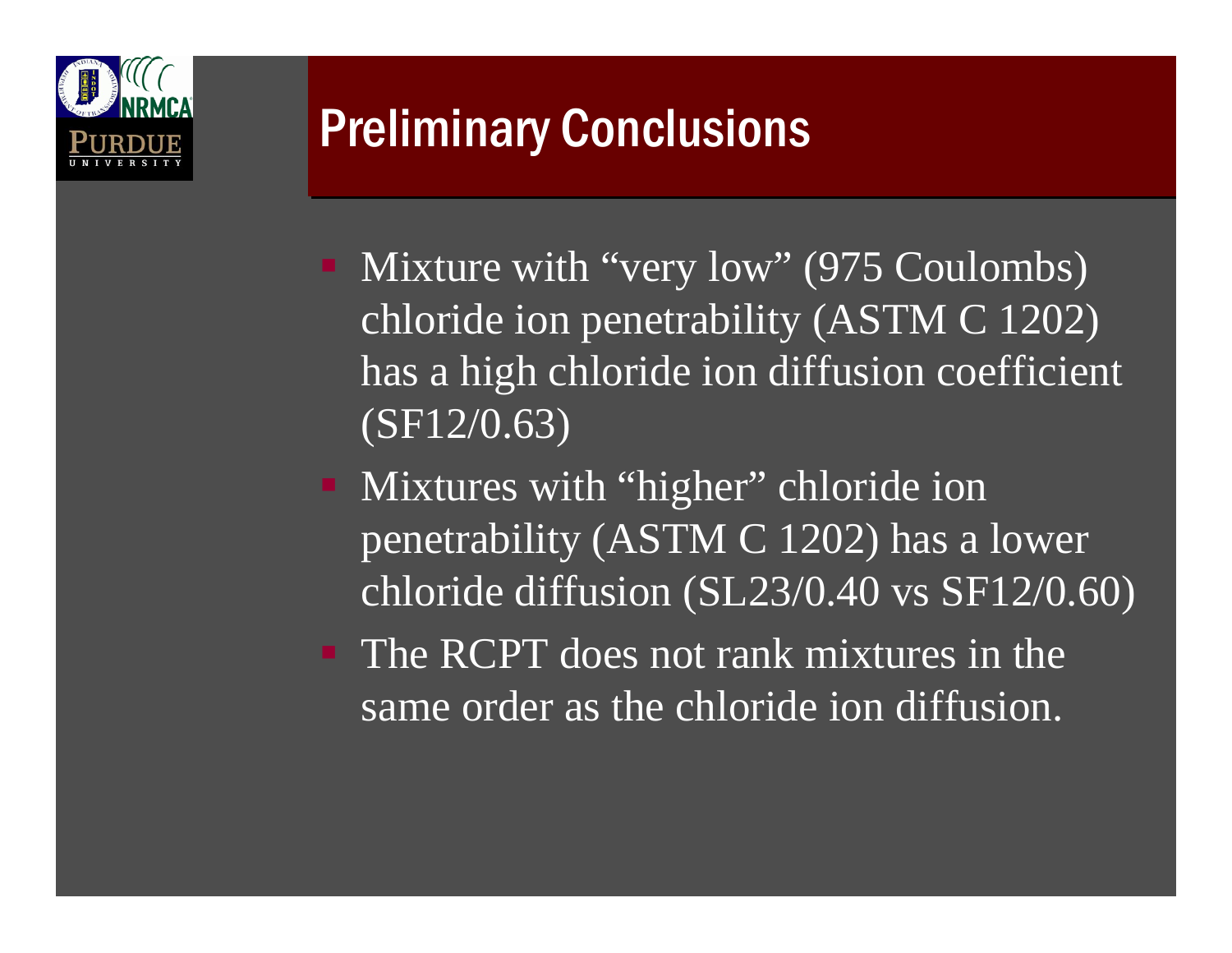

# **Preliminary Result from Purdue**

- Measurement of Water Absorption Using a Semi-Automated Procedure
- Significance of Sample Orientation
- Detailed Analysis of Water Penetration Depth at Early Ages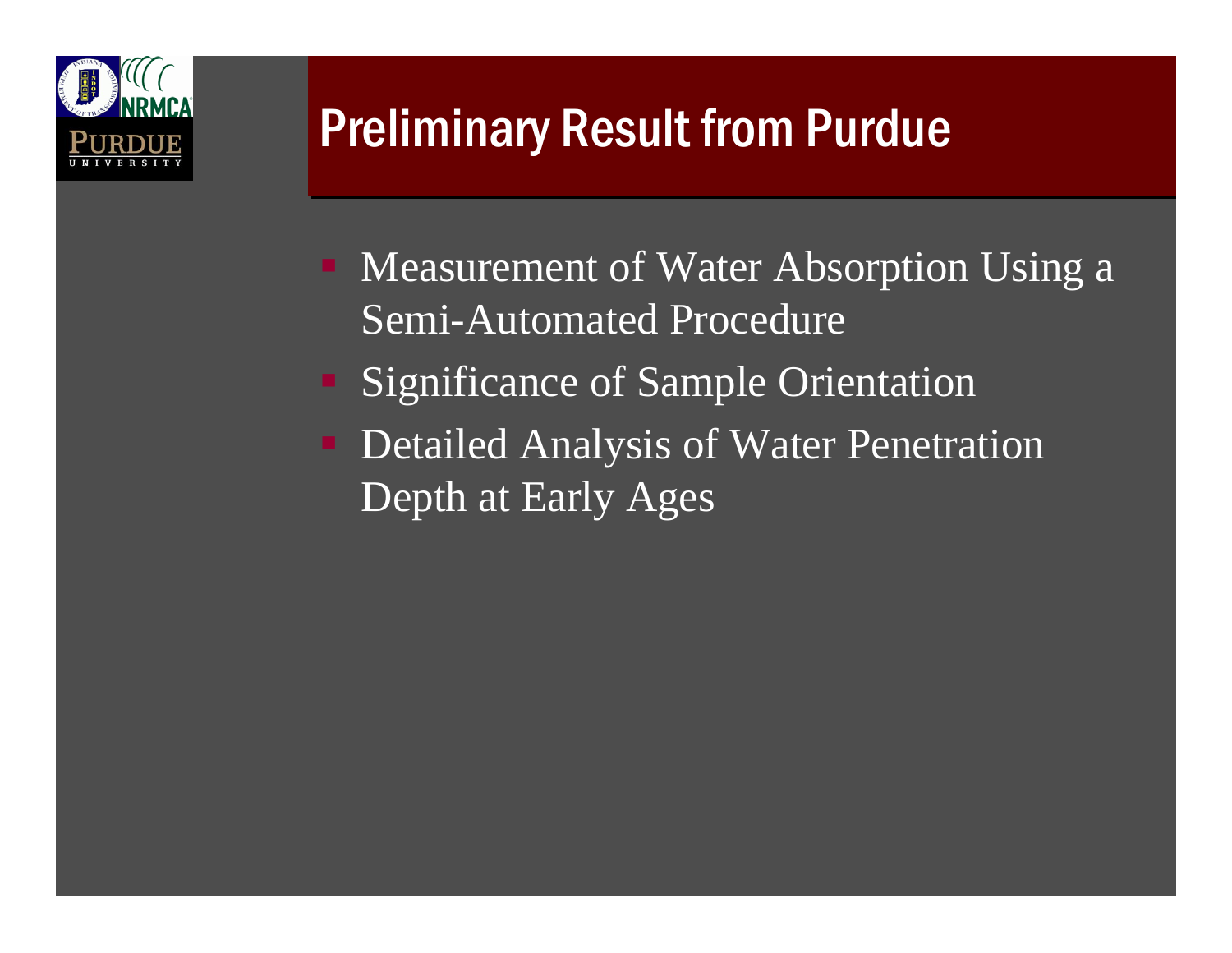

### **Sorption Measurements**

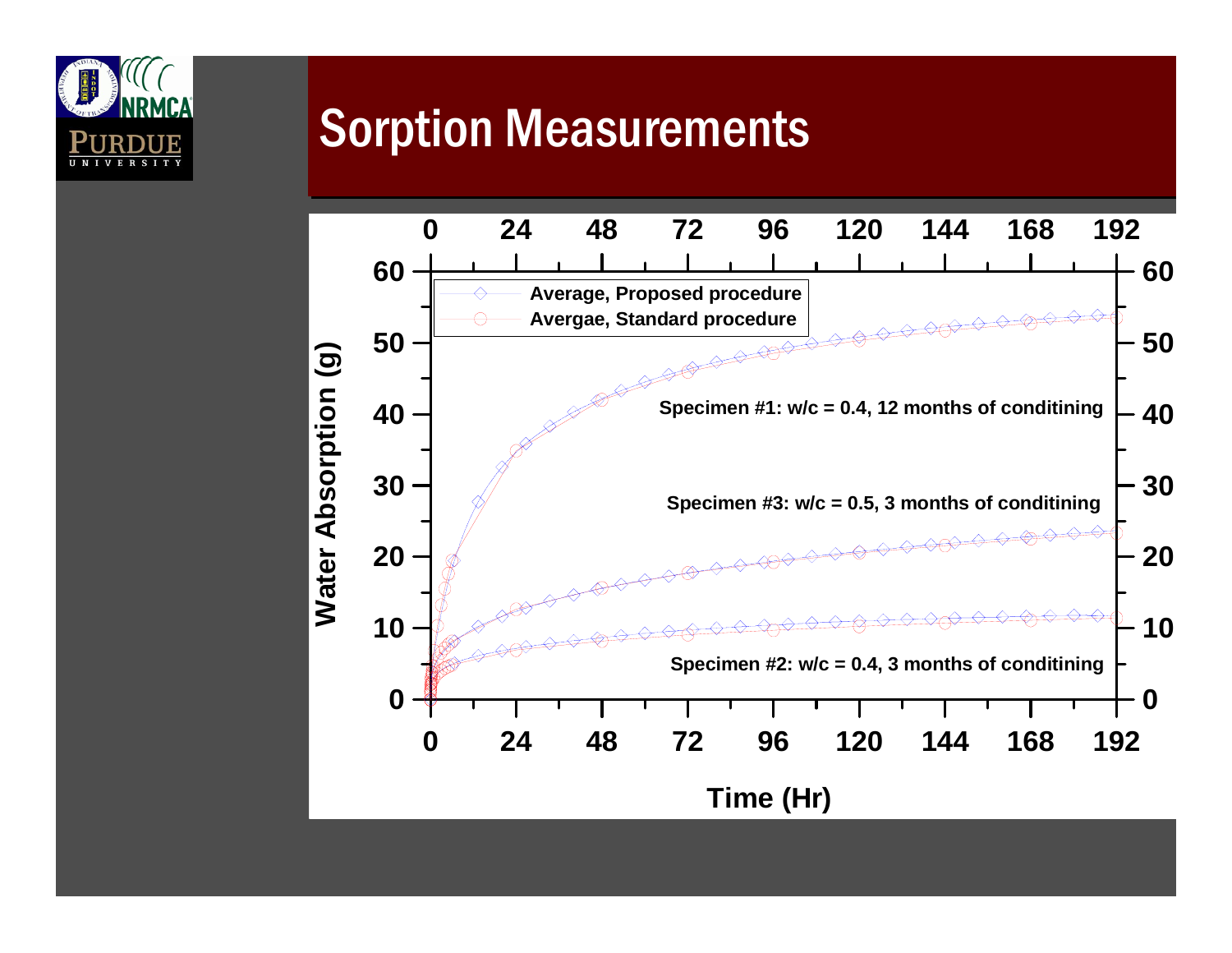

# **Sorptions Measured in Cracked Concrete**

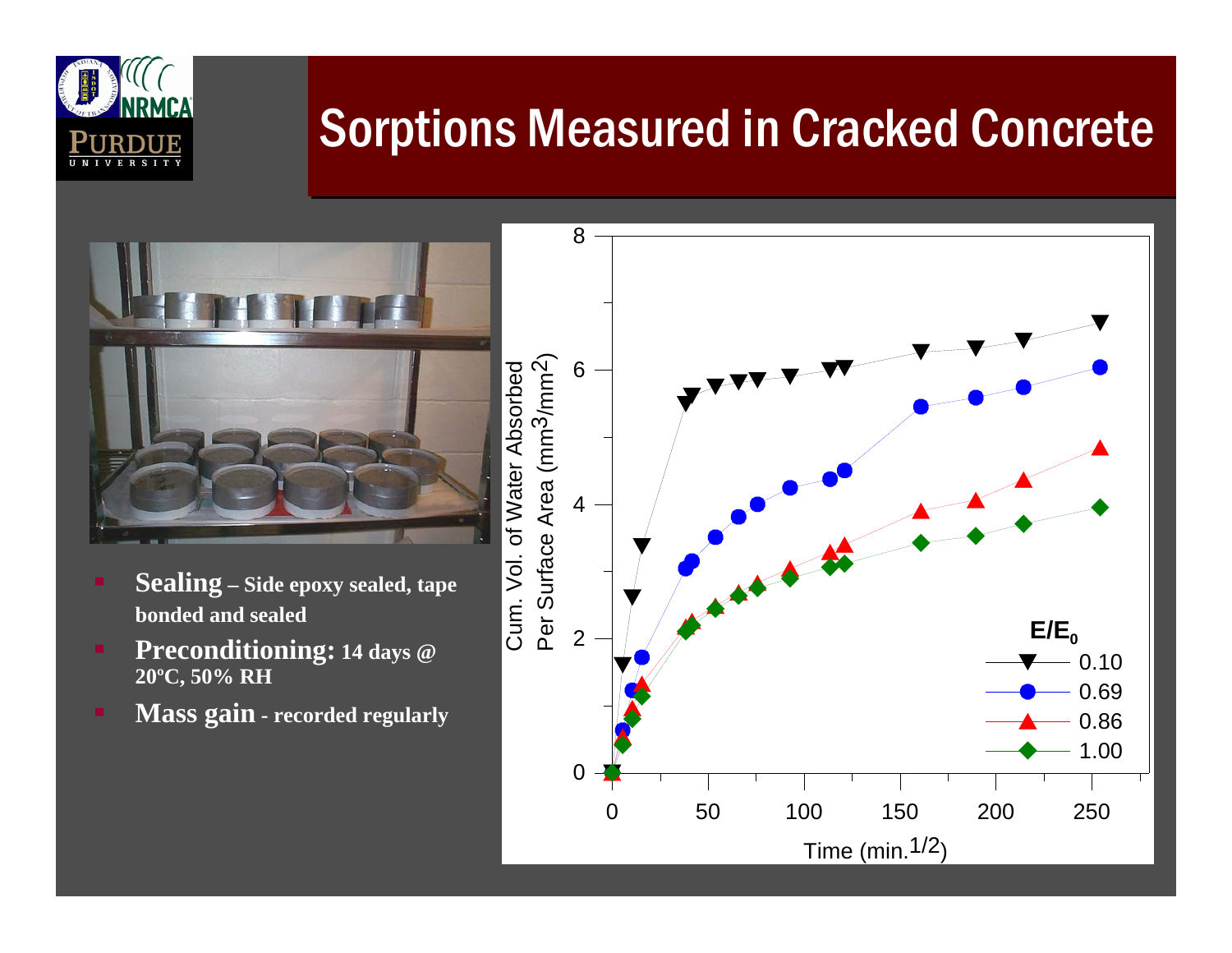

# **Test Methods Compared**

 Several Different Sorption tests were evaluated to relate this property to exposure conditions

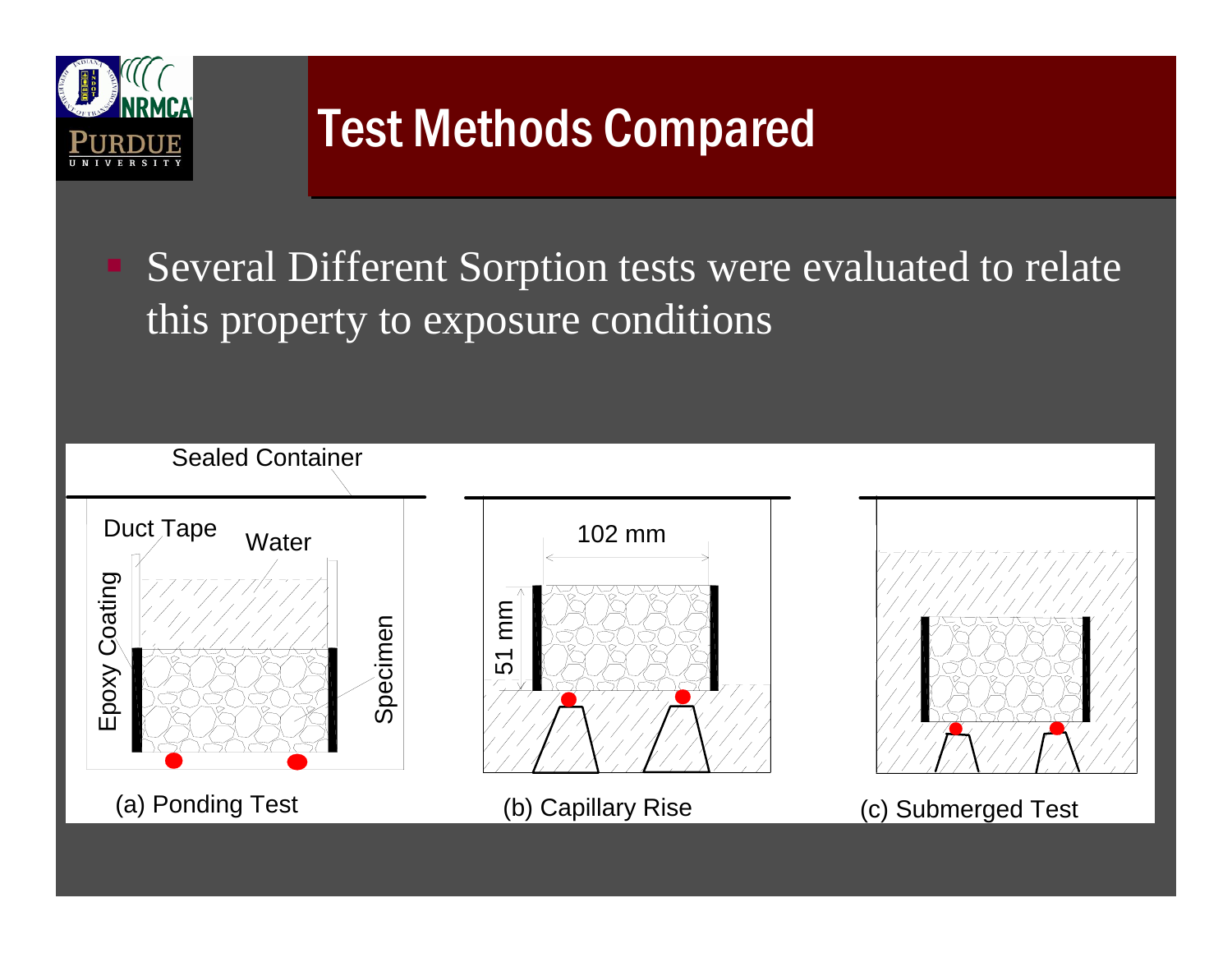

# **Typical Results**

- Absorption in damaged samples
- Rate of absorption can change significantly
- Total absorption is very similar

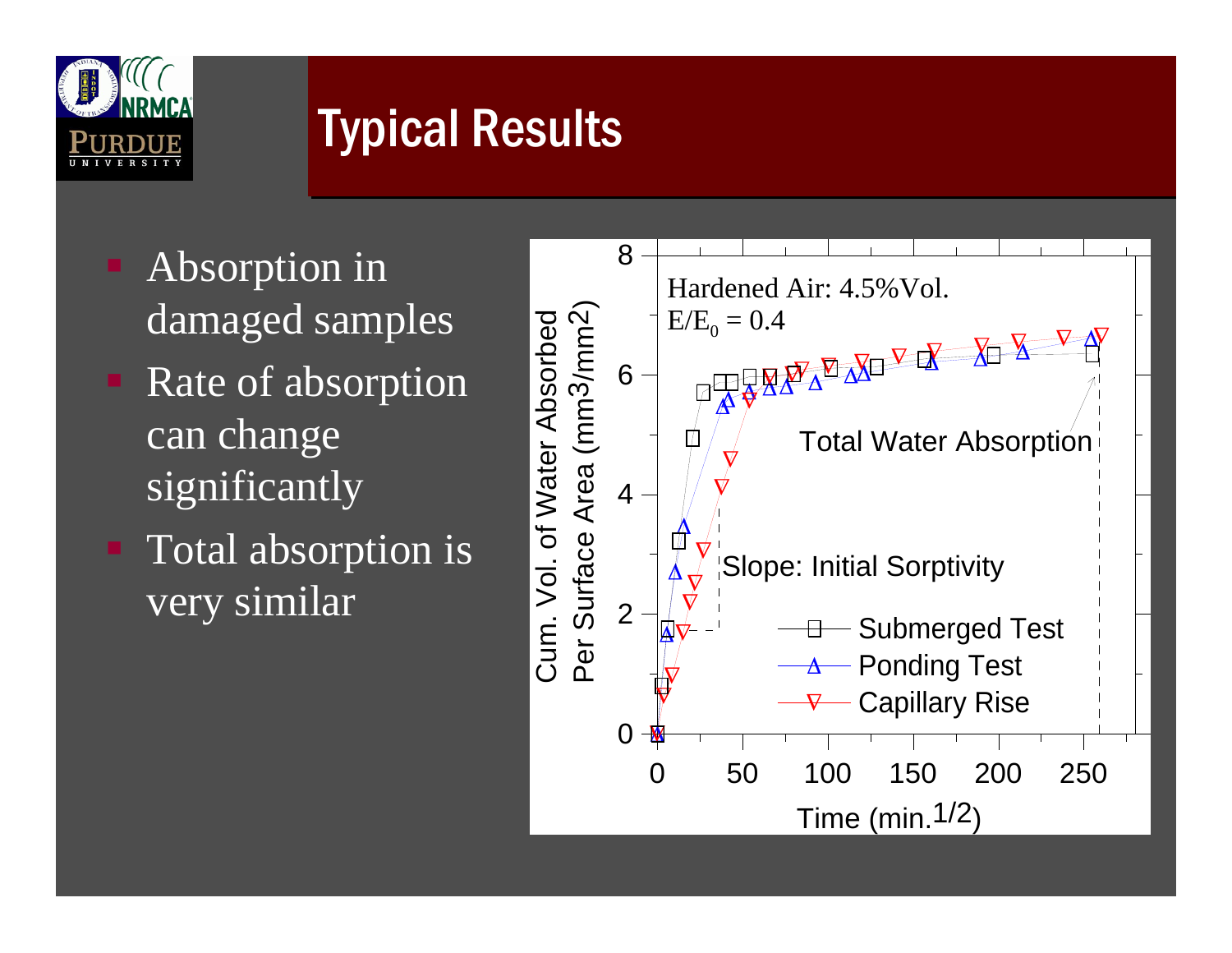

## **Typical Absorption Measurements**

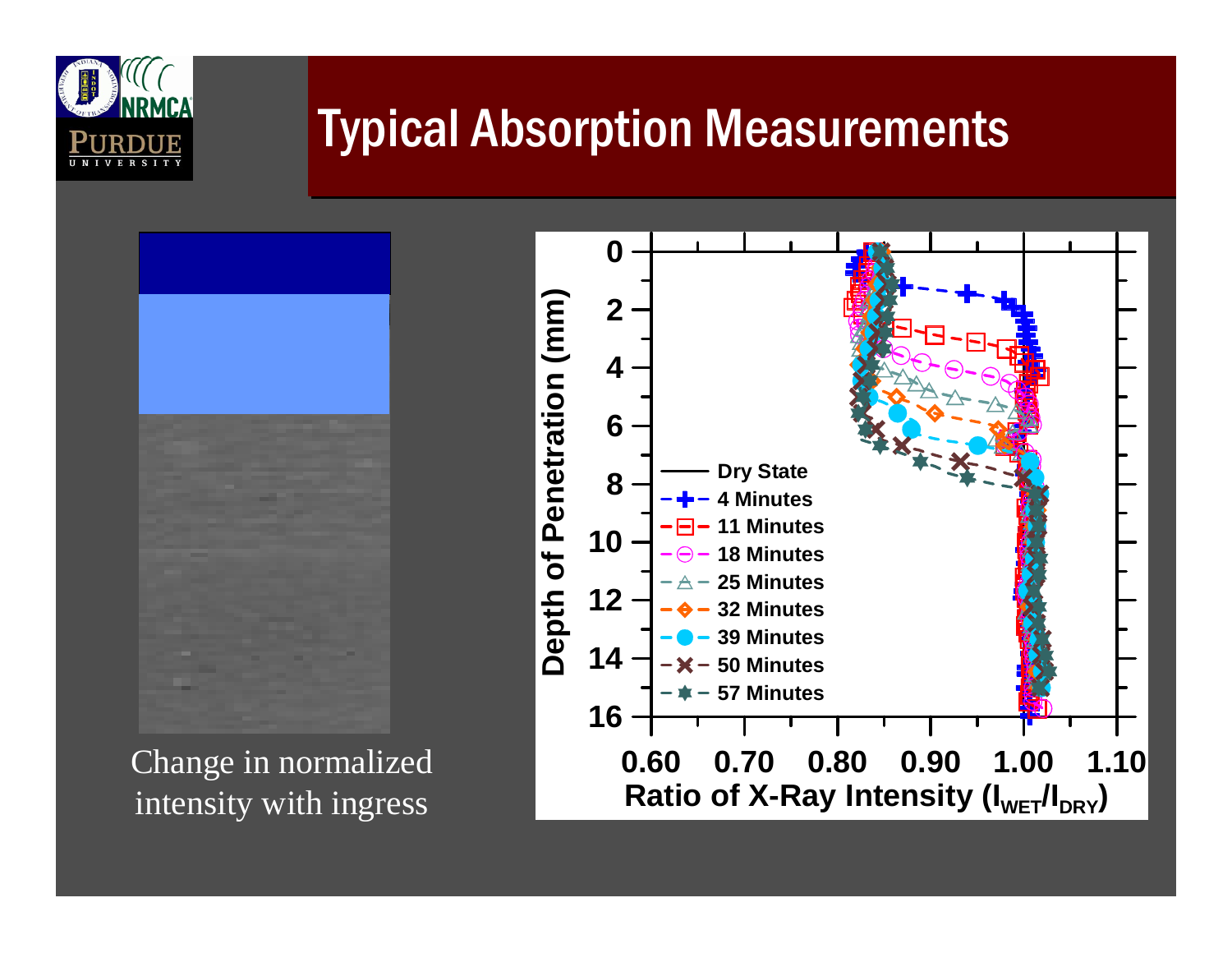

### **Depth of Penetration**



Sant et al. 2008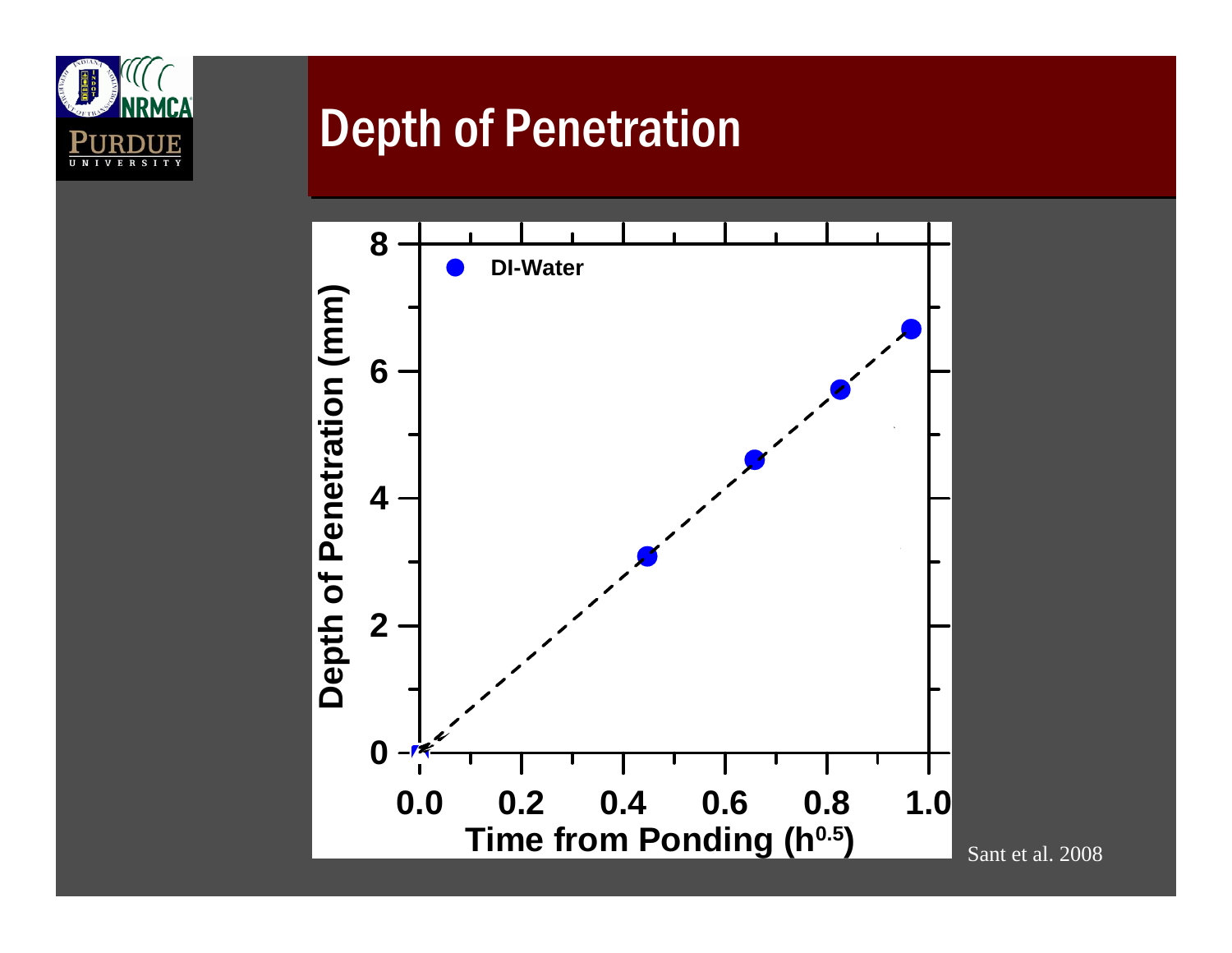

#### **Summary**

- Work is currently assessing fluid transport in concrete
- Work shown today describes water sorption techniques that show promise
- Additional Work (Not Shown) is investigating diffusion and permeability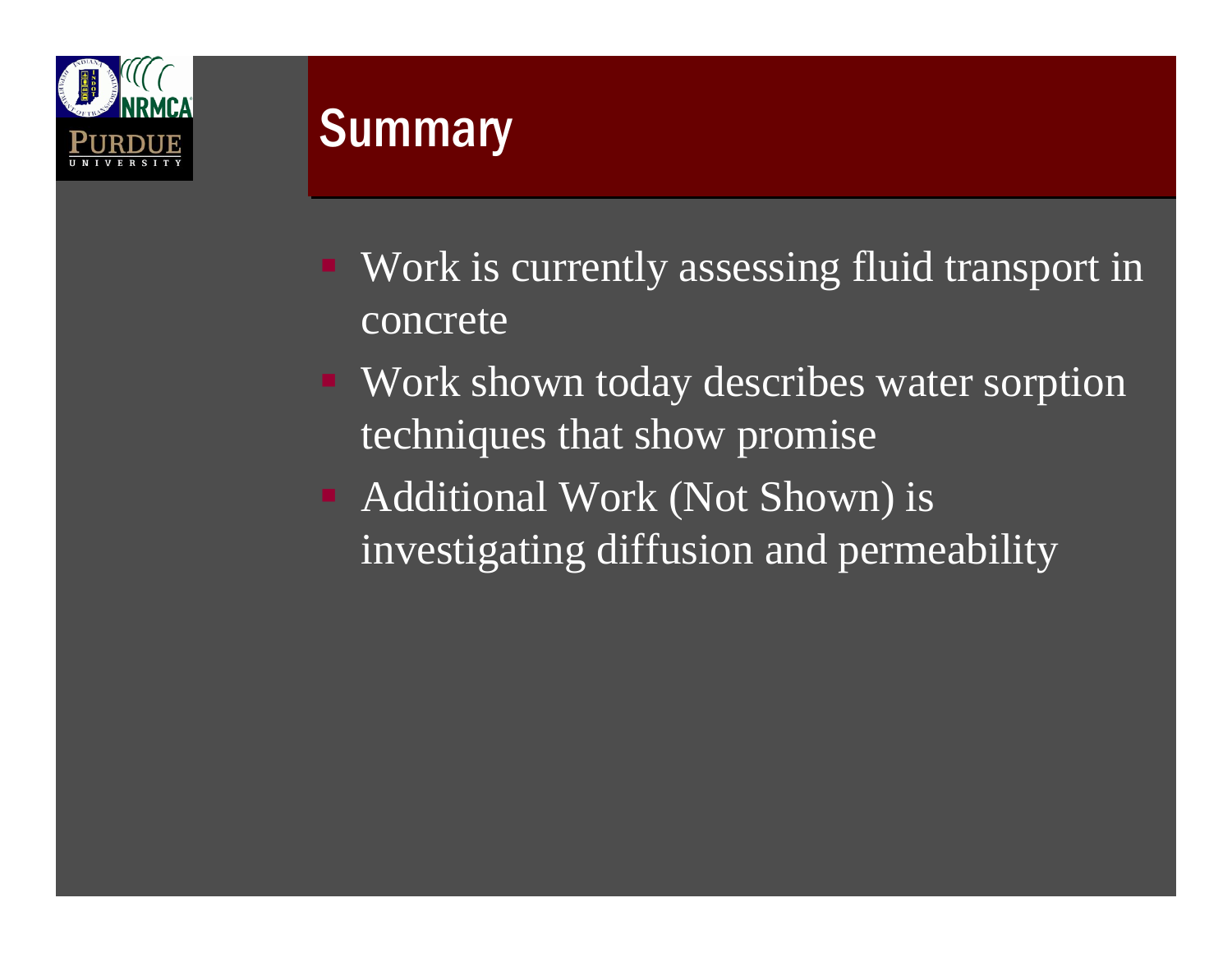

#### **Project Team**

#### INDOT

Tommy E. Nantung, Ph.D., P.E., Section Manager

#### Purdue University

- Jason Weiss, Ph.D., Professor and Associate Head
- m. Jan Olek, Ph.D., P.E., Professor
- ж. Mark Baker is the Laboratory Manager
- m. Post Doctoral Assistants, Graduate Assistants and Hourly Labor

#### **NRMCA**

- Karthik Obla, Ph.D., P.E. Senior Director of Research and Materials Engineering,
- m. Haejin Kim, Laboratory Manager/Materials Engineer
- ж. Soliman Ben Barka, Senior Laboratory Technician
- m. Colin Lobo, Ph.D., P.E. Vice President of Engineering
- Gary Mullings Senior Director of Operations and Compliance.